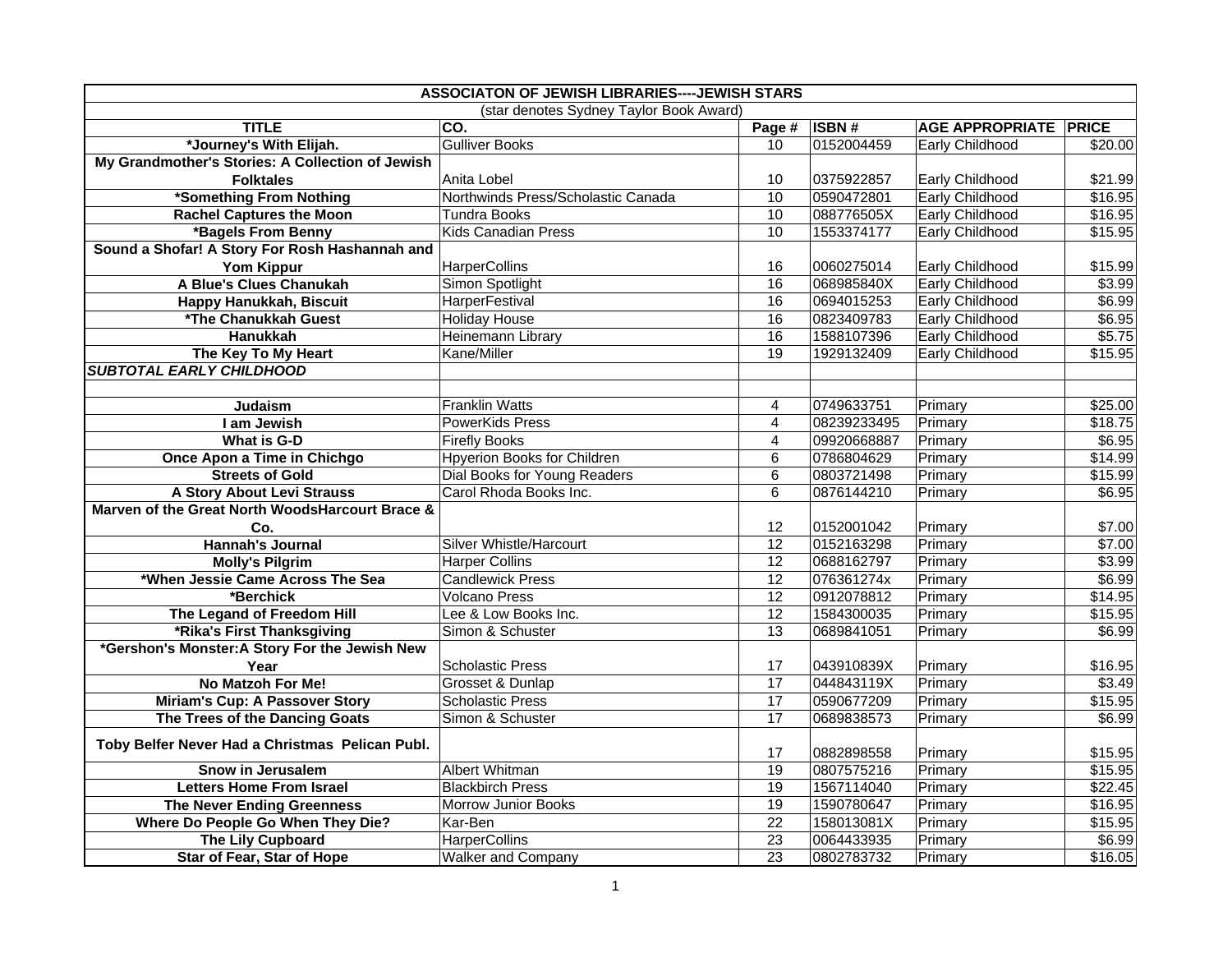| <b>ASSOCIATON OF JEWISH LIBRARIES---- JEWISH STARS</b>       |                                         |                       |                          |                              |                     |
|--------------------------------------------------------------|-----------------------------------------|-----------------------|--------------------------|------------------------------|---------------------|
|                                                              | (star denotes Sydney Taylor Book Award) |                       |                          |                              |                     |
| <b>TITLE</b>                                                 | CO.                                     | Page #                | ISBN#                    | <b>AGE APPROPRIATE PRICE</b> |                     |
| <b>SUBTOTAL PRIMARY</b>                                      |                                         |                       |                          |                              |                     |
| How Do You Spell G-d? Answers To The Big                     |                                         |                       |                          |                              |                     |
|                                                              |                                         |                       |                          |                              |                     |
| Questions From Around the World<br>Judaism                   | Dorling Kindersly Publ.                 | 4<br>$\overline{4}$   | 0688152961<br>0789492407 | Elementary<br>Elementary     | \$6.95<br>\$15.99   |
| *Tough Questios Jews Ask: A Young Adult's Guide              |                                         |                       |                          |                              |                     |
| To Building A Jewish Life                                    | Jewish Lights Publishing                | 4                     | 158023139X               |                              | \$14.95             |
| Haym Salomon: Liberty's Son                                  | JPS                                     | 6                     | 082760739                | Elementary<br>Elementary     | \$9.95              |
| *The Night Journey                                           | Penguin USA                             | $\overline{13}$       | 0140320482               | Elementary                   | \$5.99              |
| *A Picture of Grandmother                                    | Farrar, Straus and Giroux               | $\overline{13}$       | 0374359202               | Elementary                   | \$15.00             |
| <b>Journey to America</b>                                    | <b>Alddin Library</b>                   | 13                    | 0689711301               | Elementary                   | \$4.99              |
| Quake: Disaster in San Francisco, 1906                       | Peachtree Publishing                    | 13                    | 1561453102               |                              | \$14.95             |
| <b>Grandma Esther Remembers: A Jewish-American</b>           |                                         |                       |                          | Elementary                   |                     |
| <b>Family Story</b>                                          | <b>Millbrook Press</b>                  | 14                    | 076132318x               | Elementary                   | \$22.90             |
| <b>Celebrating Passover</b>                                  | <b>Holiday House</b>                    | 18                    | 0823414205               | Elementary                   | \$16.95             |
| Dog of Knots                                                 | Eederman's                              | $\overline{19}$       | 0802852599               | Elementary                   | $\overline{$}15.00$ |
| The Mystery of the Dead Sea Scrolls                          | JPS                                     | 19                    | 0827608004               | Elementary                   | \$12.95             |
| <b>Duel</b>                                                  | <b>Bloomsbury USA</b>                   | 19                    | 1582349304               | Elementary                   | \$15.95             |
| Your Travel Guide to Ancient Israel                          | <b>Lerner Publications</b>              | 20                    | 0822530724               |                              | \$26.60             |
| A Kid's Catalog of Israel                                    | JPS                                     | 20                    | 0827606516               | Elementary<br>Elementary     | \$15.95             |
| <b>Children of Israel</b>                                    | Carolrhoda Books                        | $\overline{20}$       | 1575054485               | Elementary                   | \$23.93             |
| The Good Liar                                                | <b>Clarion Books</b>                    | 23                    | 0064408744               | Elementary                   | \$5.99              |
| <b>Good Night Maman</b>                                      |                                         | 23                    | 0064409236               | Elementary                   | \$5.99              |
|                                                              | Trophy<br>Scholastic                    | 23                    | 0590465880               |                              | \$4.99              |
| <b>Daniel's Story</b><br>* The Shadow Children               |                                         | $\overline{23}$       | 0688132812               | Elementary                   | \$16.99             |
|                                                              | <b>HarperCollins</b>                    |                       |                          | Elementary                   |                     |
| When The Soldiers Were Gone G.P.Putnam's Sons                | G.P. Putnam's Sons                      | 23                    | 0698118812               |                              | \$4.99              |
|                                                              | <b>Houghton Mifflin</b>                 | $\overline{24}$       | 0395720397               | Elementary<br>Elementary     | \$14.94             |
| *Dancing on the Bridge of Avignon                            | Albert Whitman & Co                     |                       | 0807531480               |                              | \$15.95             |
| *Hana's Suitcase                                             | Lee & Low Books                         | 24<br>$\overline{24}$ | 1584301570               | Elementary                   | \$6.95              |
| Passage To Freedom: The Sugihara Story<br>Good-Bye, Marianne | Tundra Books                            | $\overline{24}$       | 189623903X               | Elementary<br>Elementary     | \$6.95              |
|                                                              | Atheneum Books For Young Readers        |                       | 0689841515               |                              | \$4.99              |
| *Speed of Light<br><b>SUBTOTAL ELEMENTARY</b>                |                                         | 14                    |                          | Elementary                   |                     |
|                                                              |                                         |                       |                          |                              |                     |
| <b>Extraordinary Jewish Americans</b>                        | <b>Childrens Press</b>                  | $\overline{7}$        | 0516263501               | Middle School                | \$16.95             |
| Sigmund Freud: Pioneer of the Mind                           | <b>Clarion Books</b>                    | $\overline{7}$        | 0618017623               | Middle School                | \$19.00             |
|                                                              |                                         |                       |                          |                              |                     |
| *Raoul Wallingberg: The Man Who Stopped Death                | <b>JPS</b>                              | $\overline{7}$        | 0827604483               | Middle School                | \$9.95              |
| Yoni Netanyahu: Commando at Entbebbe                         | <b>JPS</b>                              | $\overline{7}$        | 0827606427               | Middle School                | \$10.95             |
| <b>Jonas Slak and Polo Vaccine</b>                           | Mitchell Lande Publishers.              | $\overline{7}$        | 1584150939               | Middle School                | \$17.95             |
|                                                              | Speak/Penguin Group                     |                       | 0142500410               | Middle School                | \$5.99              |
| <b>Missing Persons: The Rose Queen</b>                       | Simon & Schuster                        | 8<br>8                | 0689820127               | MiddleSchool                 | \$18.00             |
| With All My Heart, With All My Mind                          |                                         |                       |                          |                              |                     |